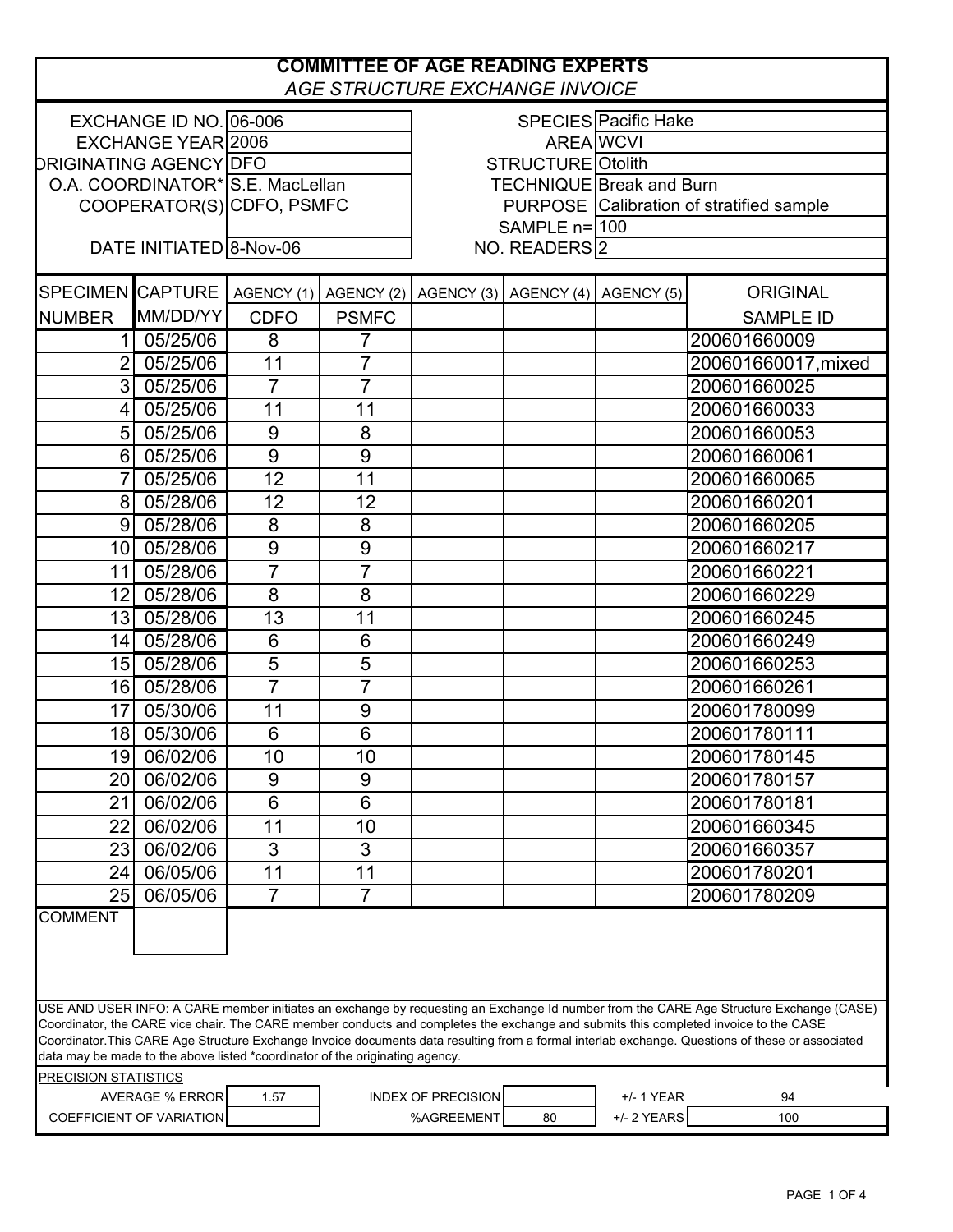| <b>COMMITTEE OF AGE READING EXPERTS</b><br>AGE STRUCTURE EXCHANGE INVOICE                                                                                                                                                                                                                                                                                                                                                                                                                                         |                         |                |                           |                                              |                                                        |  |                  |  |
|-------------------------------------------------------------------------------------------------------------------------------------------------------------------------------------------------------------------------------------------------------------------------------------------------------------------------------------------------------------------------------------------------------------------------------------------------------------------------------------------------------------------|-------------------------|----------------|---------------------------|----------------------------------------------|--------------------------------------------------------|--|------------------|--|
|                                                                                                                                                                                                                                                                                                                                                                                                                                                                                                                   | <b>EXCHANGE ID NO.</b>  |                |                           | <b>SPECIES</b> Pacific Hake                  |                                                        |  |                  |  |
| <b>EXCHANGE YEAR 2006</b>                                                                                                                                                                                                                                                                                                                                                                                                                                                                                         |                         |                |                           | <b>AREA</b> WCVI                             |                                                        |  |                  |  |
| <b>ORIGINATING AGENCY DFO</b>                                                                                                                                                                                                                                                                                                                                                                                                                                                                                     |                         |                |                           | <b>STRUCTURE</b> Otolith                     |                                                        |  |                  |  |
| O.A. COORDINATOR* S.E. MacLellan                                                                                                                                                                                                                                                                                                                                                                                                                                                                                  |                         |                |                           | <b>TECHNIQUE Break and Burn</b>              |                                                        |  |                  |  |
| COOPERATOR(S) CDFO, PSMFC                                                                                                                                                                                                                                                                                                                                                                                                                                                                                         |                         |                |                           | PURPOSE Calibration of age stratified sample |                                                        |  |                  |  |
|                                                                                                                                                                                                                                                                                                                                                                                                                                                                                                                   |                         |                |                           | SAMPLE $n=100$                               |                                                        |  |                  |  |
|                                                                                                                                                                                                                                                                                                                                                                                                                                                                                                                   | DATE INITIATED 8-Nov-06 |                |                           |                                              | NO. READERS <sup>2</sup>                               |  |                  |  |
| <b>SPECIMEN CAPTURE</b>                                                                                                                                                                                                                                                                                                                                                                                                                                                                                           |                         |                |                           |                                              | AGENCY (1) AGENCY (2) AGENCY (3) AGENCY (4) AGENCY (5) |  | <b>ORIGINAL</b>  |  |
| <b>NUMBER</b>                                                                                                                                                                                                                                                                                                                                                                                                                                                                                                     | MM/DD/YY                | <b>CDFO</b>    | <b>PSMFC</b>              |                                              |                                                        |  | <b>SAMPLE ID</b> |  |
|                                                                                                                                                                                                                                                                                                                                                                                                                                                                                                                   | 26 06/05/06             | 8              | 8                         |                                              |                                                        |  | 200601780225     |  |
| 27                                                                                                                                                                                                                                                                                                                                                                                                                                                                                                                | 06/05/06                | $\overline{5}$ | $\overline{5}$            |                                              |                                                        |  | 200601780241     |  |
|                                                                                                                                                                                                                                                                                                                                                                                                                                                                                                                   | 28 06/05/06             | $\overline{7}$ | $\overline{7}$            |                                              |                                                        |  | 200601780249     |  |
| 29                                                                                                                                                                                                                                                                                                                                                                                                                                                                                                                | 06/05/06                | 6              | 6                         |                                              |                                                        |  | 200601780253     |  |
| 30I                                                                                                                                                                                                                                                                                                                                                                                                                                                                                                               | 06/12/06                | 8              | $\overline{7}$            |                                              |                                                        |  | 200602310001     |  |
| 31                                                                                                                                                                                                                                                                                                                                                                                                                                                                                                                | 06/14/06                | 8              | 8                         |                                              |                                                        |  | 200602310051     |  |
| 32 <sub>l</sub>                                                                                                                                                                                                                                                                                                                                                                                                                                                                                                   | 06/14/06                | $\overline{8}$ | $\overline{7}$            |                                              |                                                        |  | 200602310079     |  |
|                                                                                                                                                                                                                                                                                                                                                                                                                                                                                                                   | 33 06/14/06             | 9              | 10                        |                                              |                                                        |  | 200602310083     |  |
| 34 I                                                                                                                                                                                                                                                                                                                                                                                                                                                                                                              | 06/14/06                | $\overline{7}$ | $\overline{7}$            |                                              |                                                        |  | 200602310087     |  |
|                                                                                                                                                                                                                                                                                                                                                                                                                                                                                                                   | 35 06/14/06             | 4              | 4                         |                                              |                                                        |  | 200602310091     |  |
|                                                                                                                                                                                                                                                                                                                                                                                                                                                                                                                   | 36 06/14/06             | 10             | 10                        |                                              |                                                        |  | 200602310095     |  |
| 37                                                                                                                                                                                                                                                                                                                                                                                                                                                                                                                | 06/17/06                | $\overline{5}$ | 5                         |                                              |                                                        |  | 200602660025     |  |
| 38 I                                                                                                                                                                                                                                                                                                                                                                                                                                                                                                              | 06/17/06                | 12             | 12                        |                                              |                                                        |  | 200602660041     |  |
|                                                                                                                                                                                                                                                                                                                                                                                                                                                                                                                   | 39 06/24/06             | 7              | $\overline{7}$            |                                              |                                                        |  | 200602690063     |  |
|                                                                                                                                                                                                                                                                                                                                                                                                                                                                                                                   | 40 06/24/06             | $\overline{7}$ | $\overline{7}$            |                                              |                                                        |  | 200602690103     |  |
| 41                                                                                                                                                                                                                                                                                                                                                                                                                                                                                                                | 06/27/06                | $\overline{7}$ | $\overline{7}$            |                                              |                                                        |  | 200602690005     |  |
| 42                                                                                                                                                                                                                                                                                                                                                                                                                                                                                                                | 06/27/06                | $\overline{7}$ | $\overline{7}$            |                                              |                                                        |  | 200602690017     |  |
| 43                                                                                                                                                                                                                                                                                                                                                                                                                                                                                                                | 06/27/06                | 5              | 5                         |                                              |                                                        |  | 200602690045     |  |
| 44                                                                                                                                                                                                                                                                                                                                                                                                                                                                                                                | 07/02/06                | $\overline{9}$ | 8                         |                                              |                                                        |  | 200603000033     |  |
|                                                                                                                                                                                                                                                                                                                                                                                                                                                                                                                   | 45 07/02/06             | 12             | 12                        |                                              |                                                        |  | 200603000057     |  |
| 46                                                                                                                                                                                                                                                                                                                                                                                                                                                                                                                | 07/06/06                | $\overline{7}$ | $\overline{7}$            |                                              |                                                        |  | 200603170001     |  |
| 47                                                                                                                                                                                                                                                                                                                                                                                                                                                                                                                | 07/06/06                | 6              | 6                         |                                              |                                                        |  | 200603170017     |  |
| 48                                                                                                                                                                                                                                                                                                                                                                                                                                                                                                                | 07/06/06                | 8              | 8                         |                                              |                                                        |  | 200603170029     |  |
| 49                                                                                                                                                                                                                                                                                                                                                                                                                                                                                                                | 07/06/06                | 7              | $\overline{7}$            |                                              |                                                        |  | 200603170037     |  |
| 50                                                                                                                                                                                                                                                                                                                                                                                                                                                                                                                | 07/07/06                | 9              | 9                         |                                              |                                                        |  | 200603230001     |  |
| <b>COMMENT</b>                                                                                                                                                                                                                                                                                                                                                                                                                                                                                                    |                         |                |                           |                                              |                                                        |  |                  |  |
|                                                                                                                                                                                                                                                                                                                                                                                                                                                                                                                   |                         |                |                           |                                              |                                                        |  |                  |  |
| USE AND USER INFO: A CARE member initiates an exchange by requesting an Exchange Id number from the CARE Age Structure Exchange (CASE)<br>Coordinator, the CARE vice chair. The CARE member conducts and completes the exchange and submits this completed invoice to the CASE<br>Coordinator.This CARE Age Structure Exchange Invoice documents data resulting from a formal interlab exchange. Questions of these or associated data<br>may be made to the above listed *coordinator of the originating agency. |                         |                |                           |                                              |                                                        |  |                  |  |
| PRECISION STATISTICS                                                                                                                                                                                                                                                                                                                                                                                                                                                                                              |                         |                |                           |                                              |                                                        |  |                  |  |
| <b>AVERAGE % ERROR</b><br>COEFFICIENT OF VARIATION                                                                                                                                                                                                                                                                                                                                                                                                                                                                |                         |                | <b>INDEX OF PRECISION</b> |                                              |                                                        |  |                  |  |
|                                                                                                                                                                                                                                                                                                                                                                                                                                                                                                                   |                         |                |                           | %AGREEMENT                                   |                                                        |  |                  |  |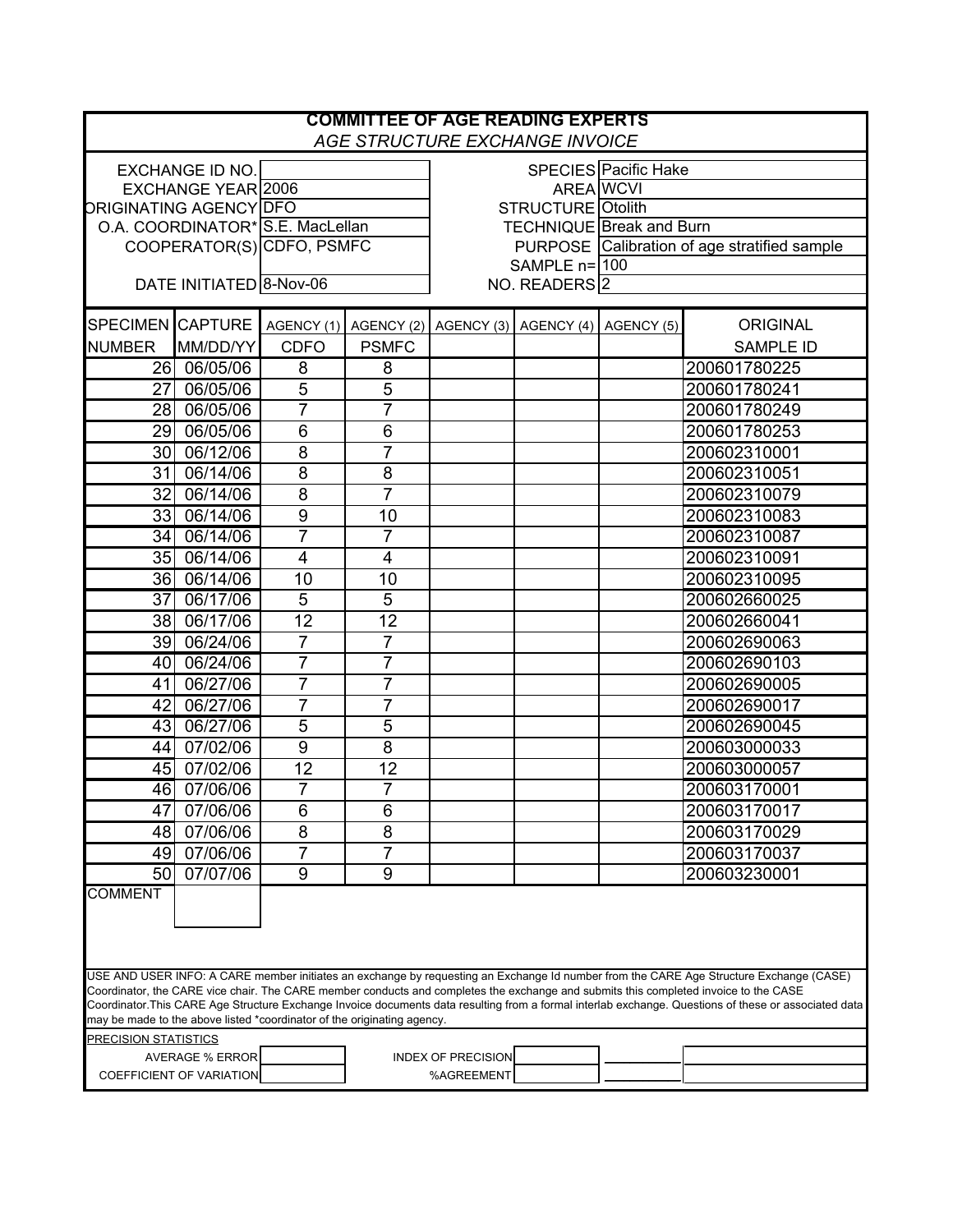| <b>COMMITTEE OF AGE READING EXPERTS</b><br>AGE STRUCTURE EXCHANGE INVOICE                                                                                                                                                                                                                                                                                                                                                                                                                                         |                         |                |                                                        |                                              |                  |  |                  |  |
|-------------------------------------------------------------------------------------------------------------------------------------------------------------------------------------------------------------------------------------------------------------------------------------------------------------------------------------------------------------------------------------------------------------------------------------------------------------------------------------------------------------------|-------------------------|----------------|--------------------------------------------------------|----------------------------------------------|------------------|--|------------------|--|
|                                                                                                                                                                                                                                                                                                                                                                                                                                                                                                                   | <b>EXCHANGE ID NO.</b>  |                |                                                        | <b>SPECIES</b> Pacific Hake                  |                  |  |                  |  |
| <b>EXCHANGE YEAR 2006</b>                                                                                                                                                                                                                                                                                                                                                                                                                                                                                         |                         |                |                                                        |                                              | <b>AREA</b> WCVI |  |                  |  |
| <b>ORIGINATING AGENCY DFO</b>                                                                                                                                                                                                                                                                                                                                                                                                                                                                                     |                         |                |                                                        | <b>STRUCTURE</b> Otolith                     |                  |  |                  |  |
| O.A. COORDINATOR* S.E. MacLellan                                                                                                                                                                                                                                                                                                                                                                                                                                                                                  |                         |                |                                                        | <b>TECHNIQUE Break and Burn</b>              |                  |  |                  |  |
| COOPERATOR(S) CDFO, PSMFC                                                                                                                                                                                                                                                                                                                                                                                                                                                                                         |                         |                |                                                        | PURPOSE Calibration of age stratified sample |                  |  |                  |  |
|                                                                                                                                                                                                                                                                                                                                                                                                                                                                                                                   |                         |                |                                                        | SAMPLE $n=100$                               |                  |  |                  |  |
|                                                                                                                                                                                                                                                                                                                                                                                                                                                                                                                   | DATE INITIATED 8-Nov-06 |                |                                                        | NO. READERS <sup>2</sup>                     |                  |  |                  |  |
| <b>SPECIMEN CAPTURE</b>                                                                                                                                                                                                                                                                                                                                                                                                                                                                                           |                         |                | AGENCY (1) AGENCY (2) AGENCY (3) AGENCY (4) AGENCY (5) |                                              |                  |  | <b>ORIGINAL</b>  |  |
| <b>NUMBER</b>                                                                                                                                                                                                                                                                                                                                                                                                                                                                                                     | MM/DD/YY                | <b>CDFO</b>    | <b>PSMFC</b>                                           |                                              |                  |  | <b>SAMPLE ID</b> |  |
|                                                                                                                                                                                                                                                                                                                                                                                                                                                                                                                   | 51 07/12/06             | 8              | $\overline{7}$                                         |                                              |                  |  | 200603170145     |  |
| 52                                                                                                                                                                                                                                                                                                                                                                                                                                                                                                                | 07/12/06                | 7              | 7                                                      |                                              |                  |  | 200603170161     |  |
|                                                                                                                                                                                                                                                                                                                                                                                                                                                                                                                   | 53 07/12/06             | $6\phantom{1}$ | 6                                                      |                                              |                  |  | 200603170181     |  |
| 54                                                                                                                                                                                                                                                                                                                                                                                                                                                                                                                | $\sqrt{07/12/06}$       | 11             | 9                                                      |                                              |                  |  | 200603170189     |  |
|                                                                                                                                                                                                                                                                                                                                                                                                                                                                                                                   | 55 07/12/06             | 5              | $\overline{5}$                                         |                                              |                  |  | 200603170197     |  |
|                                                                                                                                                                                                                                                                                                                                                                                                                                                                                                                   | 56 07/12/06             | 7              | 7                                                      |                                              |                  |  | 200603170205     |  |
| 57                                                                                                                                                                                                                                                                                                                                                                                                                                                                                                                | 07/18/06                | 13             | 13                                                     |                                              |                  |  | 200603570093     |  |
|                                                                                                                                                                                                                                                                                                                                                                                                                                                                                                                   | 58 07/18/06             | 5              | 5                                                      |                                              |                  |  | 2006/03710025    |  |
|                                                                                                                                                                                                                                                                                                                                                                                                                                                                                                                   | 59 07/23/06             | $\overline{7}$ | $\overline{7}$                                         |                                              |                  |  | 200603790005     |  |
|                                                                                                                                                                                                                                                                                                                                                                                                                                                                                                                   | 60 07/23/06             | 9              | 11                                                     |                                              |                  |  | 200603790013     |  |
|                                                                                                                                                                                                                                                                                                                                                                                                                                                                                                                   | 61 07/23/06             | $\overline{7}$ | $\overline{7}$                                         |                                              |                  |  | 200603790041     |  |
|                                                                                                                                                                                                                                                                                                                                                                                                                                                                                                                   | 62 07/23/06             | 3              | 3                                                      |                                              |                  |  | 200603790057     |  |
|                                                                                                                                                                                                                                                                                                                                                                                                                                                                                                                   | 63 07/28/06             | 6              | 7                                                      |                                              |                  |  | 200603790145     |  |
|                                                                                                                                                                                                                                                                                                                                                                                                                                                                                                                   | 64 07/28/06             | 7              | 7                                                      |                                              |                  |  | 200603790149     |  |
|                                                                                                                                                                                                                                                                                                                                                                                                                                                                                                                   | 65 07/28/06             | 8              | 8                                                      |                                              |                  |  | 200603790153     |  |
|                                                                                                                                                                                                                                                                                                                                                                                                                                                                                                                   | 66 07/28/06             | 5              | 5                                                      |                                              |                  |  | 200603790181     |  |
| 67                                                                                                                                                                                                                                                                                                                                                                                                                                                                                                                | 07/28/06                | $\overline{7}$ | 6                                                      |                                              |                  |  | 200603790193     |  |
|                                                                                                                                                                                                                                                                                                                                                                                                                                                                                                                   | 68 07/31/06             | $\overline{7}$ | $\overline{7}$                                         |                                              |                  |  | 200604070001     |  |
|                                                                                                                                                                                                                                                                                                                                                                                                                                                                                                                   | 69 07/31/06             | 11             | 11                                                     |                                              |                  |  | 200604070017     |  |
|                                                                                                                                                                                                                                                                                                                                                                                                                                                                                                                   | 70 07/31/06             | $\overline{7}$ | $\overline{7}$                                         |                                              |                  |  | 200604070033     |  |
| 71                                                                                                                                                                                                                                                                                                                                                                                                                                                                                                                | 07/31/06                | 8              | 8                                                      |                                              |                  |  | 200604070037     |  |
|                                                                                                                                                                                                                                                                                                                                                                                                                                                                                                                   |                         |                |                                                        |                                              |                  |  |                  |  |
| 72                                                                                                                                                                                                                                                                                                                                                                                                                                                                                                                | 07/31/06                | 10             | 10                                                     |                                              |                  |  | 200604070049     |  |
| 73                                                                                                                                                                                                                                                                                                                                                                                                                                                                                                                | 08/02/06                | 5              | 6                                                      |                                              |                  |  | 200604120017     |  |
| 74                                                                                                                                                                                                                                                                                                                                                                                                                                                                                                                | 08/02/06                | 7              | 6                                                      |                                              |                  |  | 200604120033     |  |
| 75                                                                                                                                                                                                                                                                                                                                                                                                                                                                                                                | 08/02/06                | 7              | 7                                                      |                                              |                  |  | 200604120053     |  |
| <b>COMMENT</b>                                                                                                                                                                                                                                                                                                                                                                                                                                                                                                    |                         |                |                                                        |                                              |                  |  |                  |  |
| USE AND USER INFO: A CARE member initiates an exchange by requesting an Exchange Id number from the CARE Age Structure Exchange (CASE)<br>Coordinator, the CARE vice chair. The CARE member conducts and completes the exchange and submits this completed invoice to the CASE<br>Coordinator.This CARE Age Structure Exchange Invoice documents data resulting from a formal interlab exchange. Questions of these or associated data<br>may be made to the above listed *coordinator of the originating agency. |                         |                |                                                        |                                              |                  |  |                  |  |
| PRECISION STATISTICS                                                                                                                                                                                                                                                                                                                                                                                                                                                                                              |                         |                |                                                        |                                              |                  |  |                  |  |
| <b>AVERAGE % ERROR</b><br>COEFFICIENT OF VARIATION                                                                                                                                                                                                                                                                                                                                                                                                                                                                |                         |                |                                                        | <b>INDEX OF PRECISION</b>                    |                  |  |                  |  |
|                                                                                                                                                                                                                                                                                                                                                                                                                                                                                                                   |                         |                |                                                        | %AGREEMENT                                   |                  |  |                  |  |